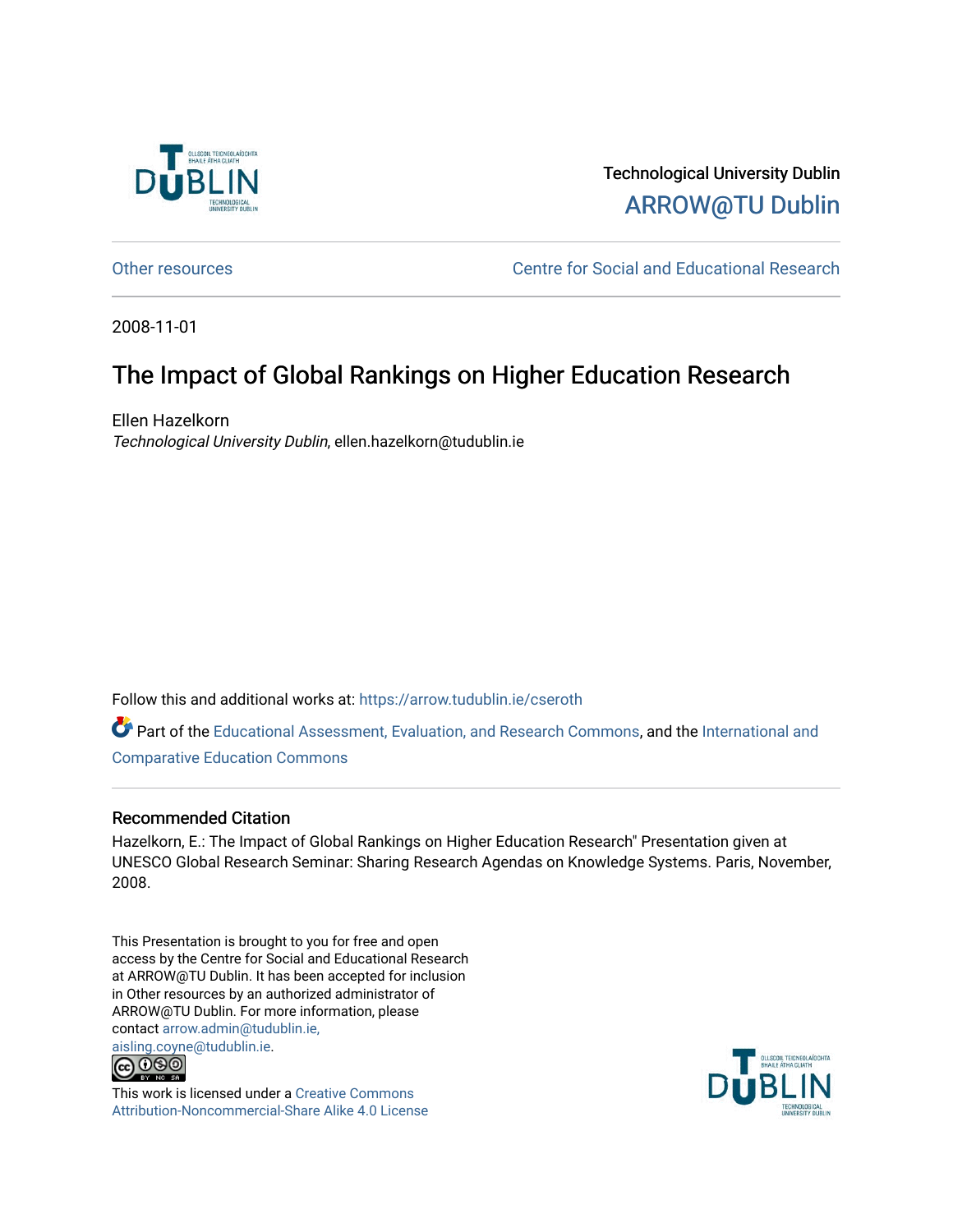The Impact of Global Rankings on Higher Education Research and the Production of Knowledge

Professor Ellen Hazelkorn Director of Research and Enterprise & Dean of the Graduate Research School Dublin Institute of Technology, Ireland

Global Research Seminar: Sharing Research Agendas November 2008

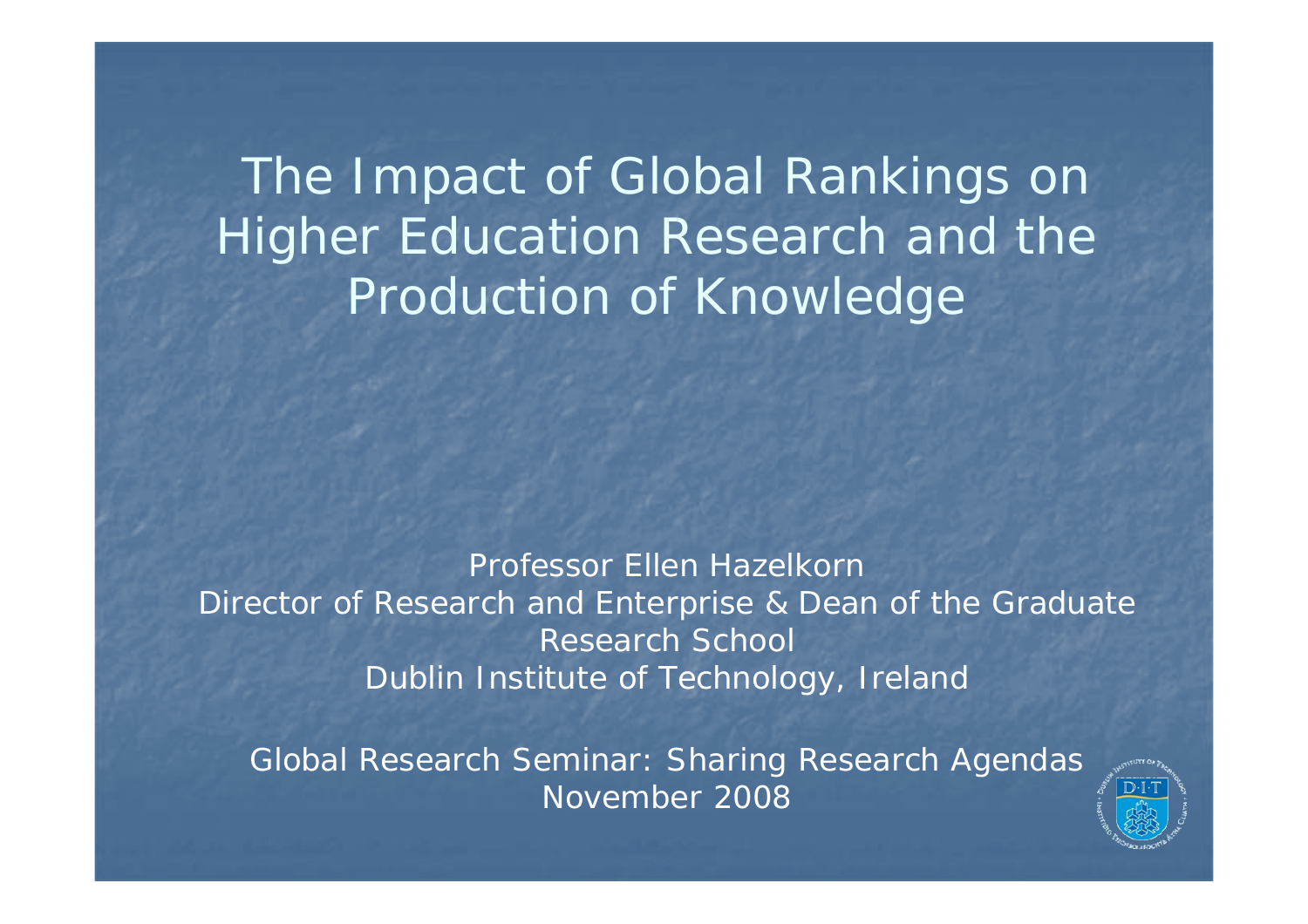

- 1. How Rankings Measure Research
- 2. Institutional Responses to Rankings
- 3. Policy Responses to Rankings
- 4. Some Implications for the Production of Knowledge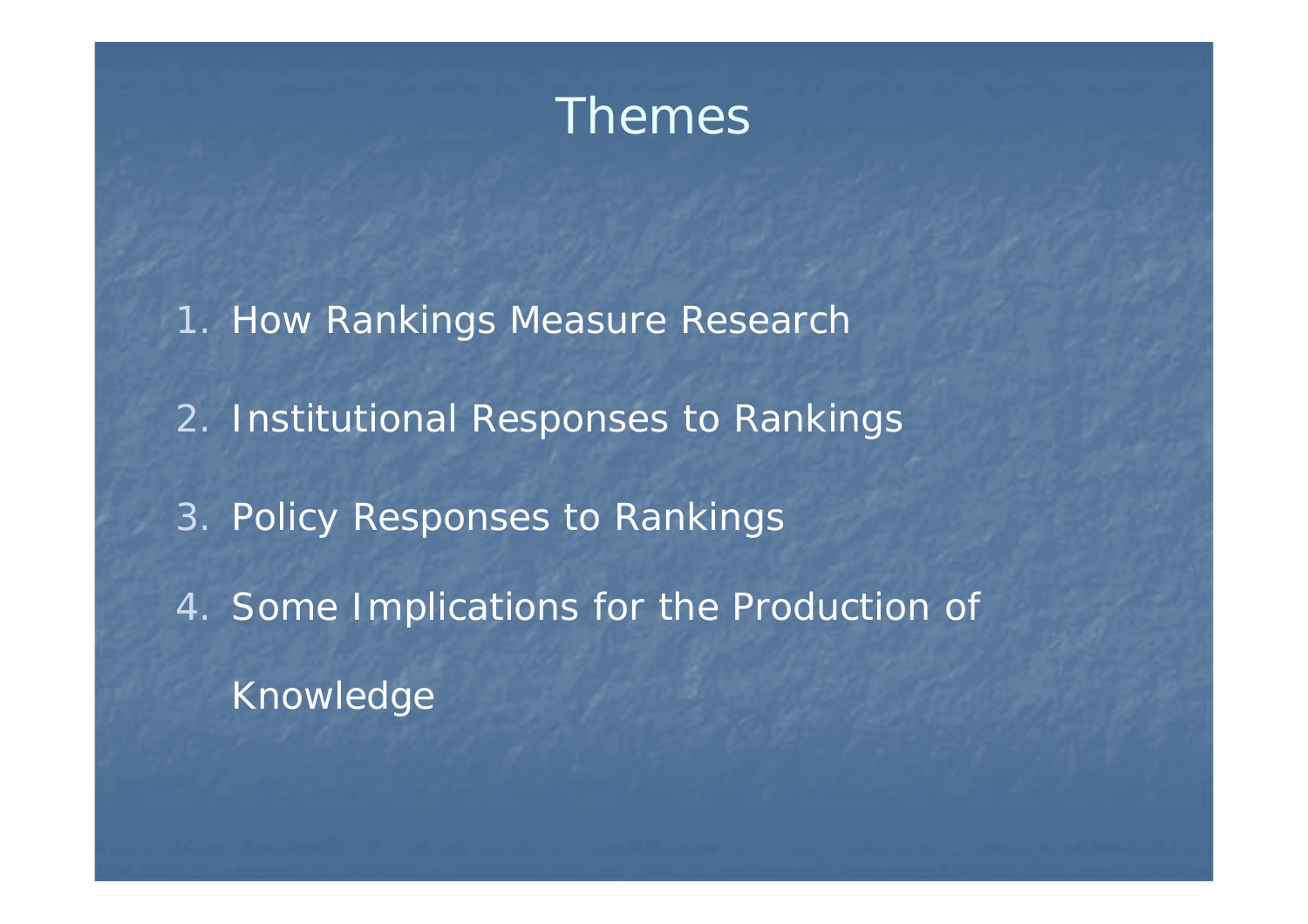# 1. How Rankings Measure Research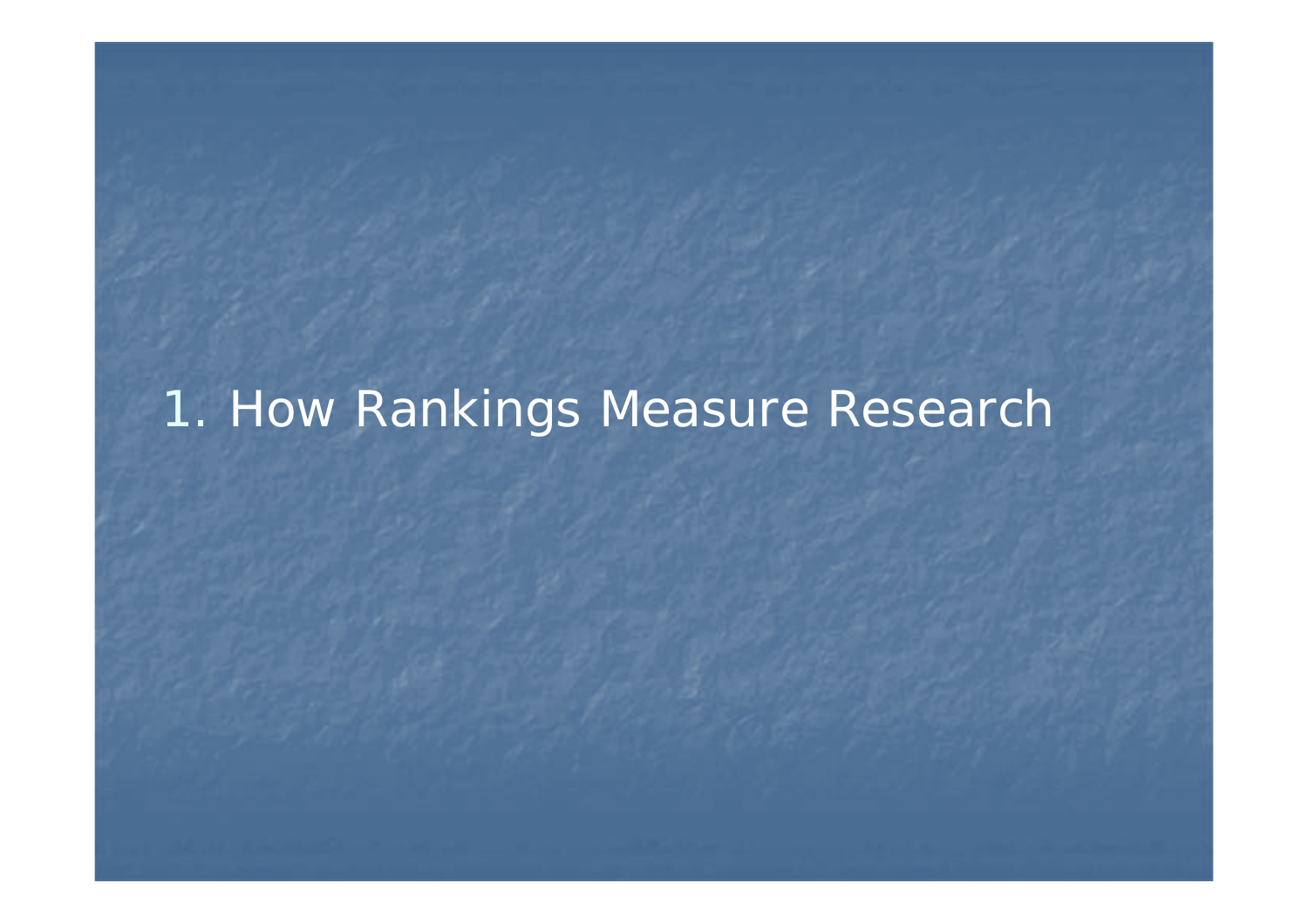# The Policy Context

- Globalisation and Knowledge Society,
- 'Battle for Brainpower' (Economist, 2006), 'Scramble for students' (Matsumoto and Ono, 2008, p1) or 'Skilled Migration' (OECD, 2008),
- **New Public Management'**,
- Student is savvy participant/consumer/customer as link between HE and career/salary grows.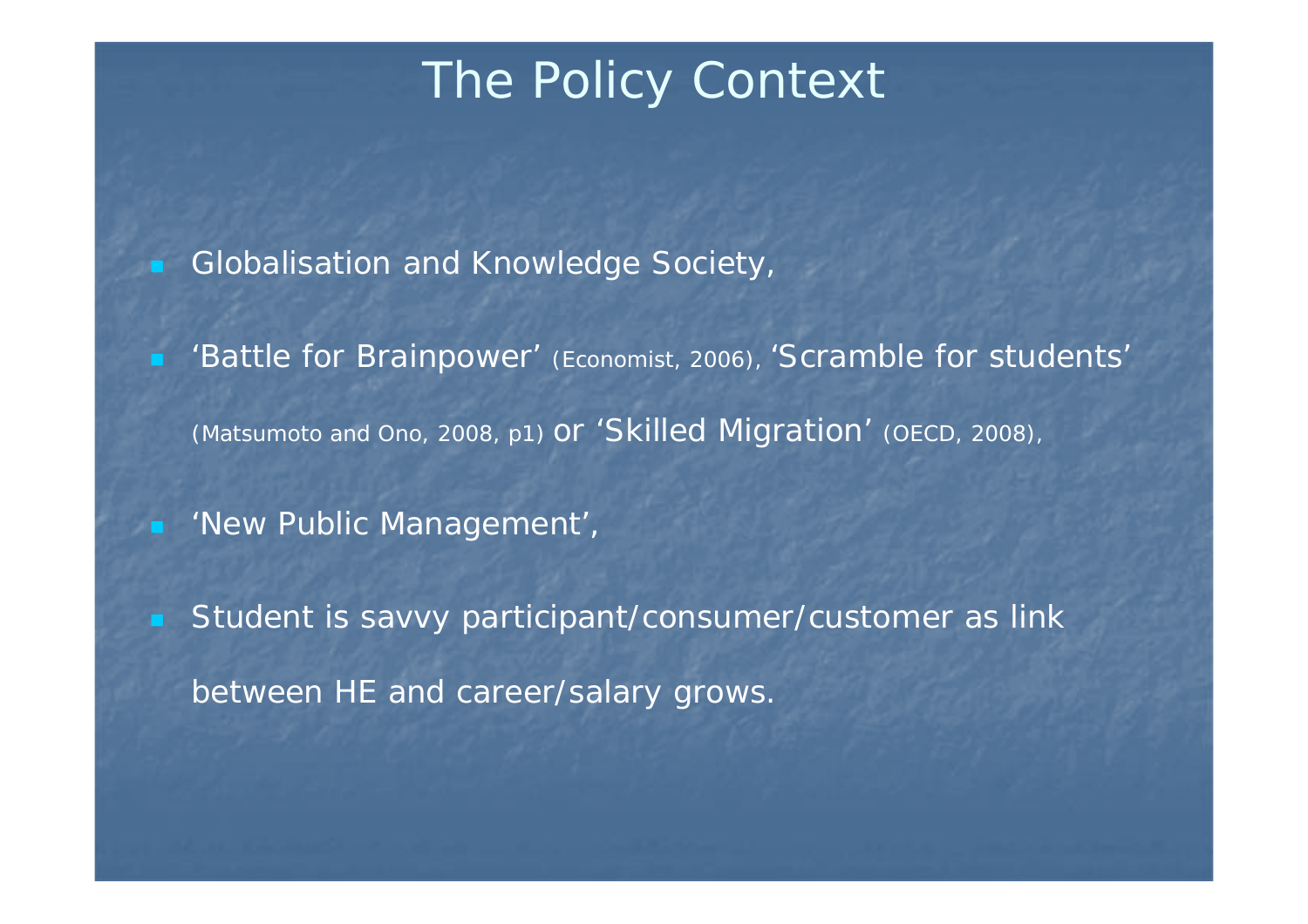## Rankings and the K-economy

 $\blacksquare$  If HE is the engine of the economy, then productivity, quality and status of HE/HE research is vital indicator;

**Global competition reflected in the rising significance and** popularity of rankings

**Provide a framework or lens through which the global economy and** national (and supra-national) positioning can be understood by giving <sup>a</sup>'plausible' explanation of world excellence;

 Measure national competitiveness as expressed by number of HEIs in top 20, 50 or 100…

**Attempt to measure knowledge-producing and talent-catching** capacity of HEIs;

**Appear to (re)order global knowledge by giving weight and** prominence to particular disciplines/fields of investigation.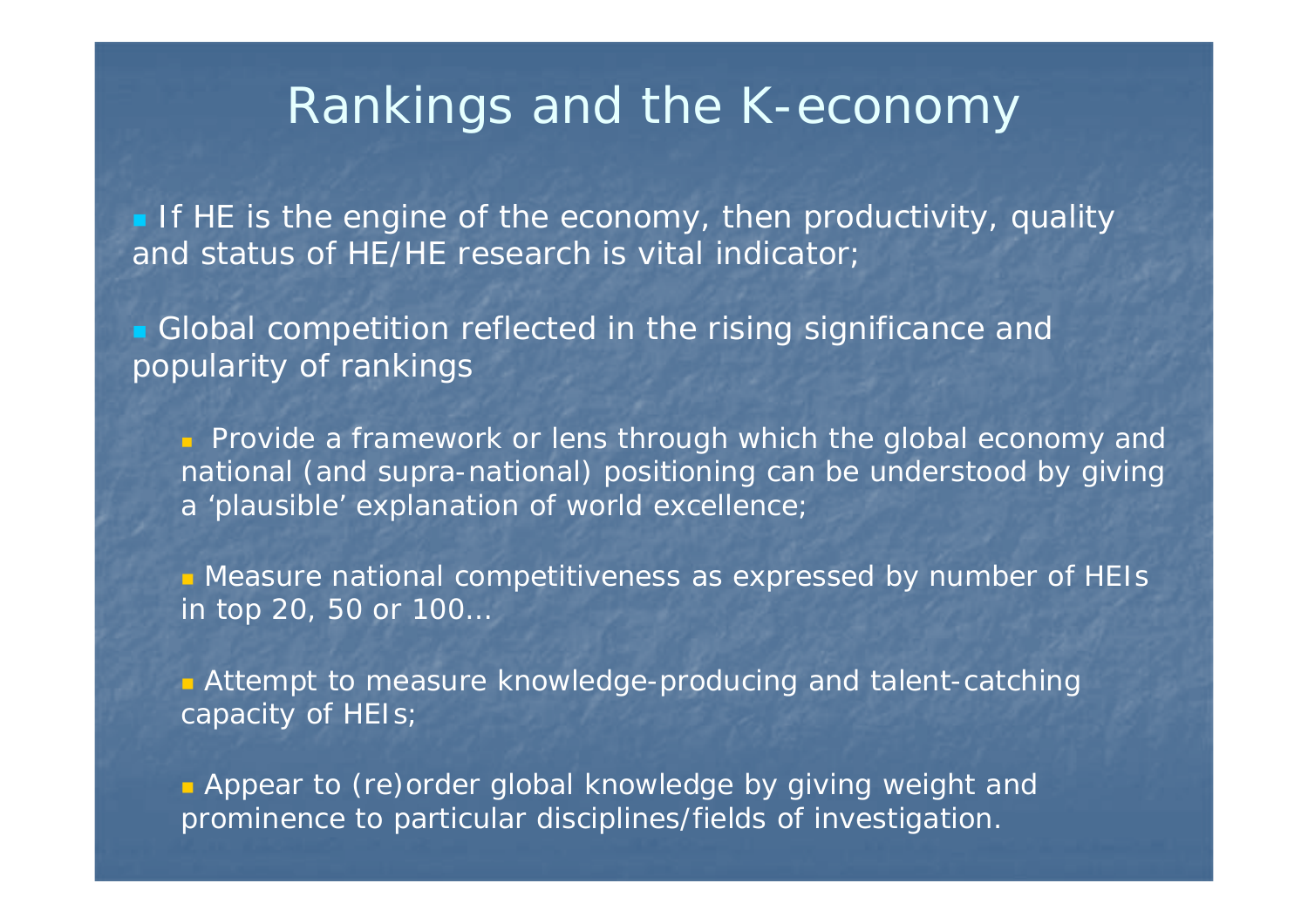# Comparing What Rankings Measure

| <b>SJT ARWU</b> | Quality of Education<br>Quality of Faculty<br>No. Nobel Prize/Field Medal<br>No. HiCi Researchers<br><b>Research Output</b><br>No. Articles in Nature/Science<br>No. Articles in Citation Index<br>Size of Institution                                                                                                                                                                                                                            | 10%<br>20%<br>20%<br>20%<br>20%<br>10%                      |
|-----------------|---------------------------------------------------------------------------------------------------------------------------------------------------------------------------------------------------------------------------------------------------------------------------------------------------------------------------------------------------------------------------------------------------------------------------------------------------|-------------------------------------------------------------|
| <b>Times QS</b> | Peer Appraisal<br><b>Graduate Employability</b><br><b>Teaching Quality/SSR</b><br><b>International Students</b><br><b>International Faculty</b><br>Research Quality/Citations per Faculty                                                                                                                                                                                                                                                         | 40%<br>10%<br>20%<br>5%<br>5%<br>20%                        |
| <b>Taiwan</b>   | <b>Research Productivity</b><br>No. Articles in last 11 years<br>No. Articles in current year<br>Research Impact<br>No. Citations in last 11 years<br>No. Citations in last 2 years<br>Avr. no Citations in last 11 years<br><b>Research Excellence</b><br>HiCi index of last 2 years<br>No. HiCi Papers, last 10 years<br>No. Articles in High-Impact Journals in Current Year<br>No. of Subject Fields where University Demonstrates Excellence | 10%<br>10%<br>10%<br>10%<br>10%<br>20%<br>10%<br>10%<br>10% |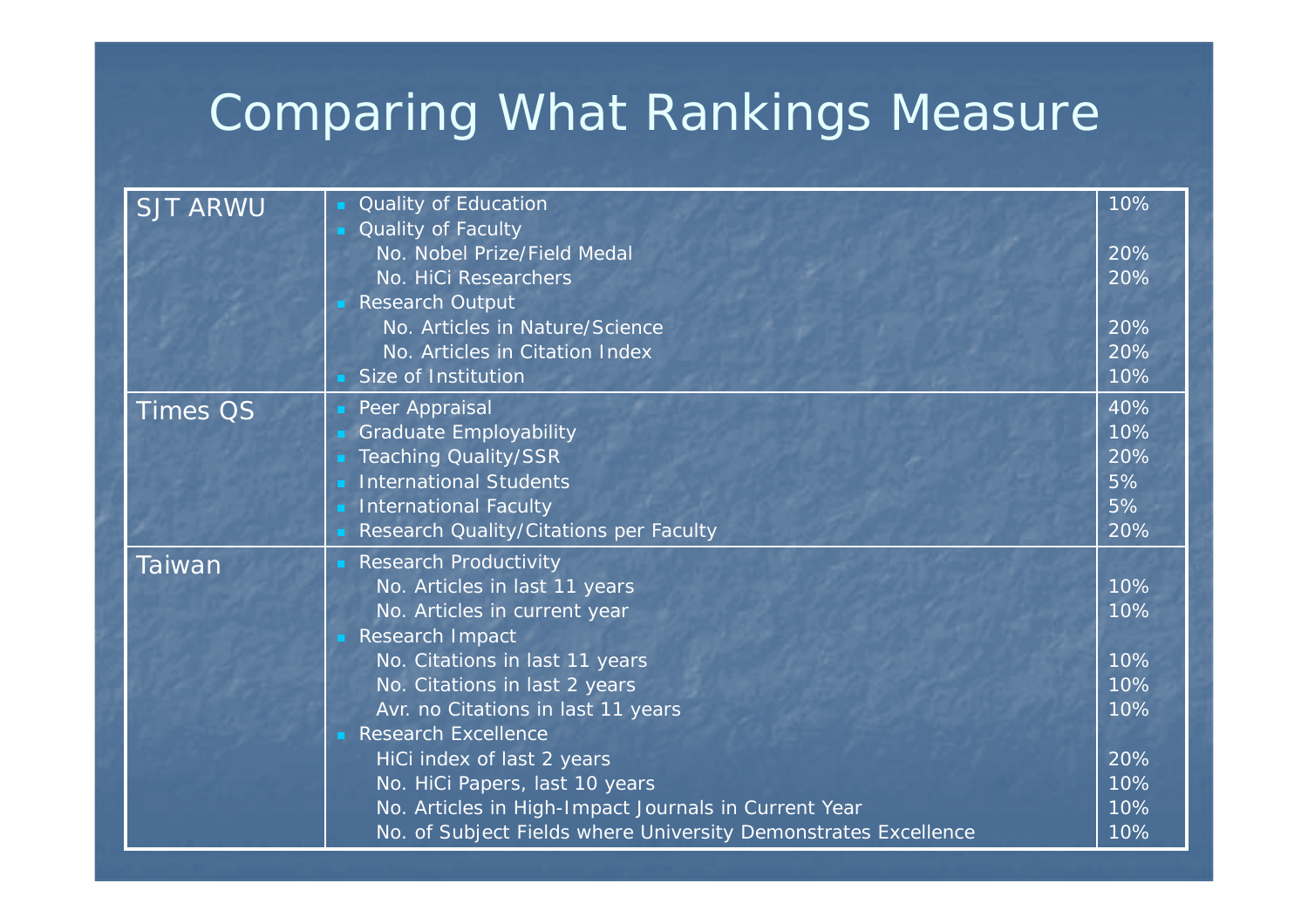| <b>Indicators used for Research</b>                                 | Ranking System (Country)       |  |
|---------------------------------------------------------------------|--------------------------------|--|
| Overall grants (money amount)                                       | Slovakia                       |  |
| Grants per faculty (money amount)                                   | Austria, Germany, Italy        |  |
| Grants per faculty (absolute numbers)                               | <b>Italy</b>                   |  |
| Research projects funded by EU                                      | <b>Italy</b>                   |  |
| Participation in int'l research programmes                          | Poland                         |  |
| No. of publications                                                 | Sweden                         |  |
| Publications per researcher                                         | Germany, Slovakia, Switzerland |  |
| <b>Citations per faculty</b>                                        | <b>UK</b>                      |  |
| Citations per publication                                           | Germany, Slovakia, Switzerland |  |
| No. of int'l publications                                           | Poland                         |  |
| % articles cited within 1 <sup>st</sup> two years after publication | Sweden                         |  |
| No. of publications with $5+$ citations                             | Slovakia                       |  |
| % articles belonging to top 5% most cited articles (HiCi)           | Sweden                         |  |
| No. of patents (absolute number)                                    | Germany                        |  |
| Patents per faculty                                                 | Germany                        |  |
| Ratio of pg research students                                       | <b>UK</b>                      |  |
| <b>Research quality</b>                                             | Germany, UK                    |  |
| Reputation for research                                             | Austria, Germany               |  |

Hendel and Stolz, 2008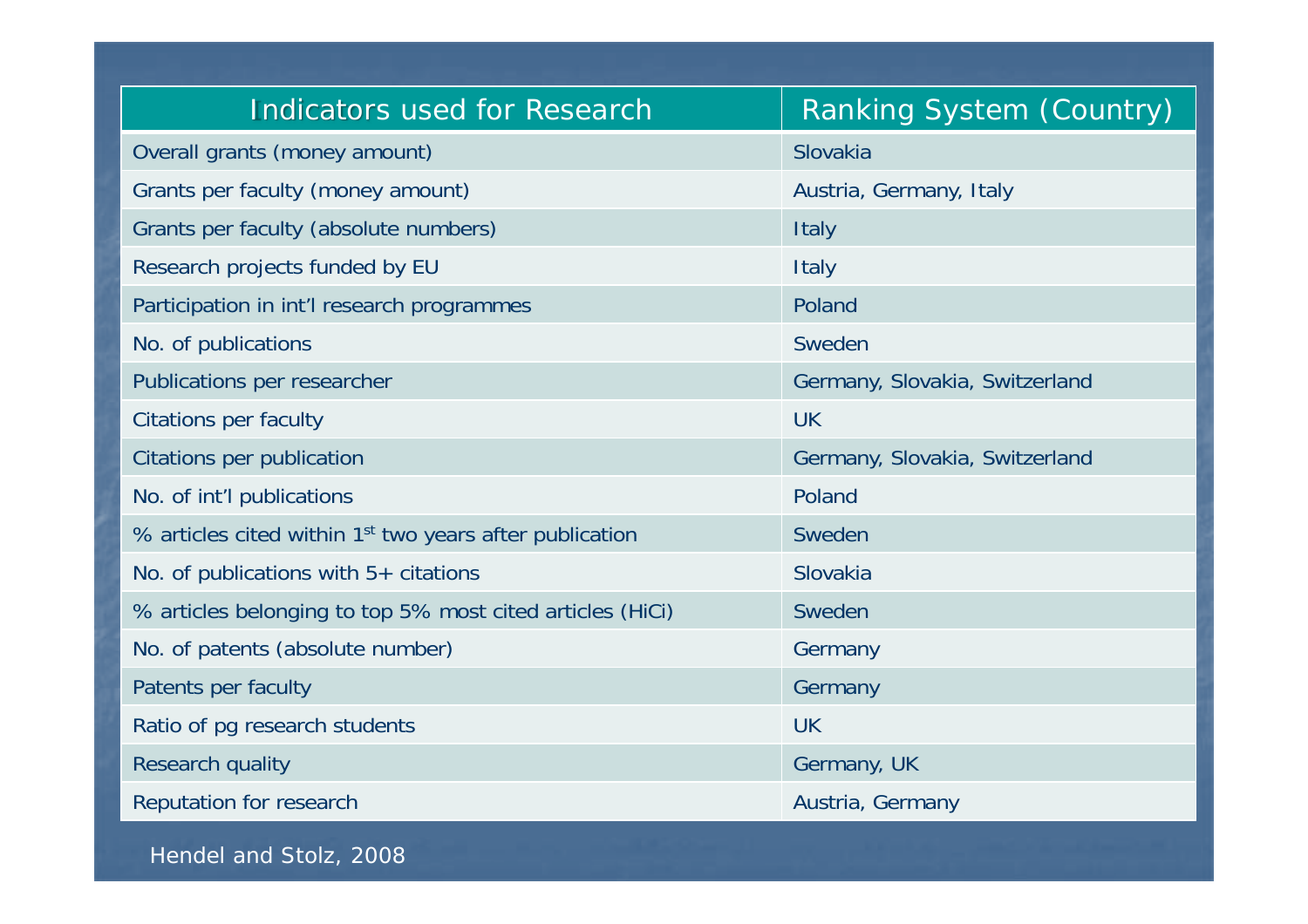# 2. Institutional Responses to Rankings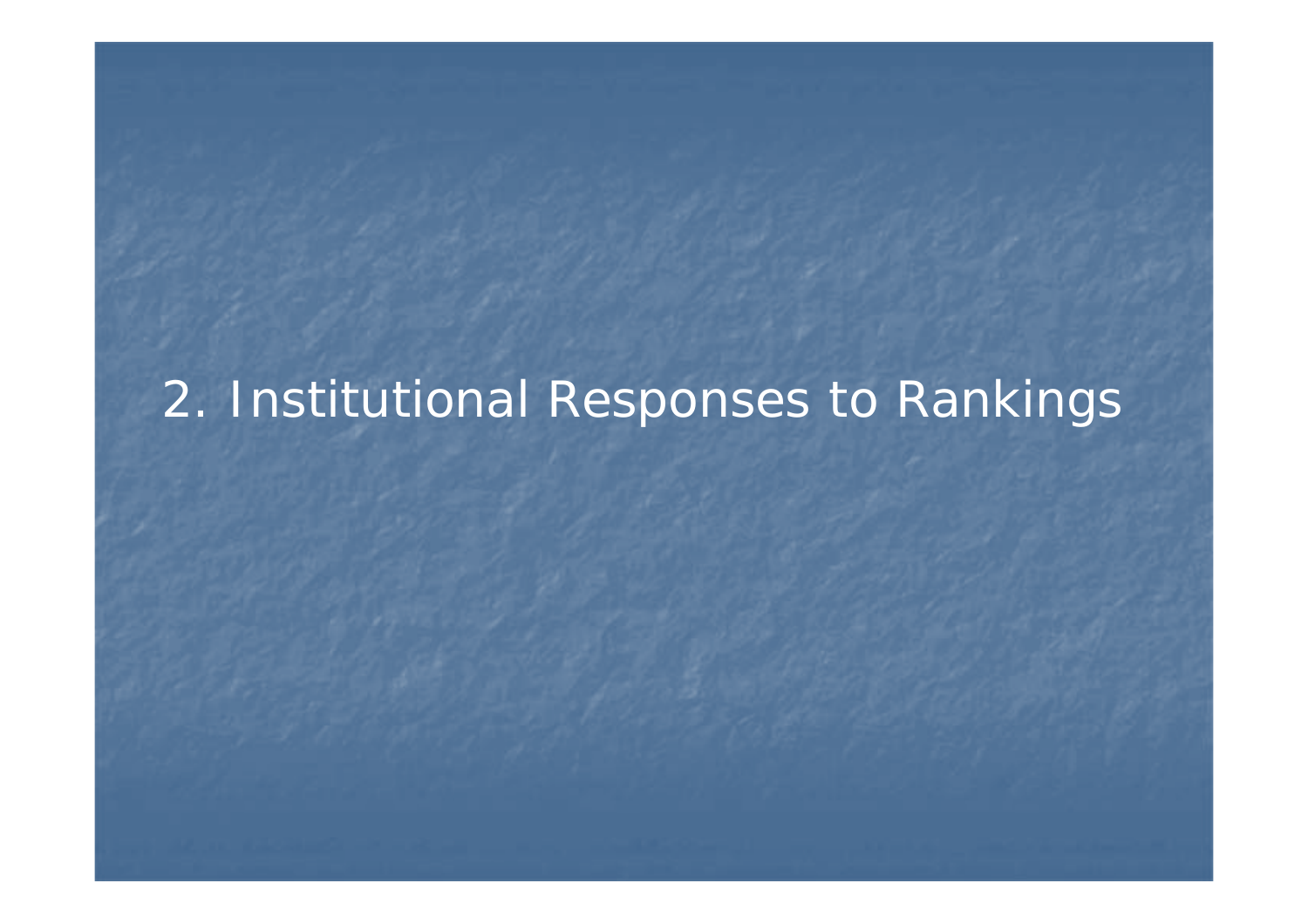# How Institutions are Responding

63% HE leaders have taken strategic, organisational,

managerial or academic actions in response to the results

Of those,

Overwhelming majority took either strategic or academic

decisions and actions,

Only 8% respondents indicated they had taken no action.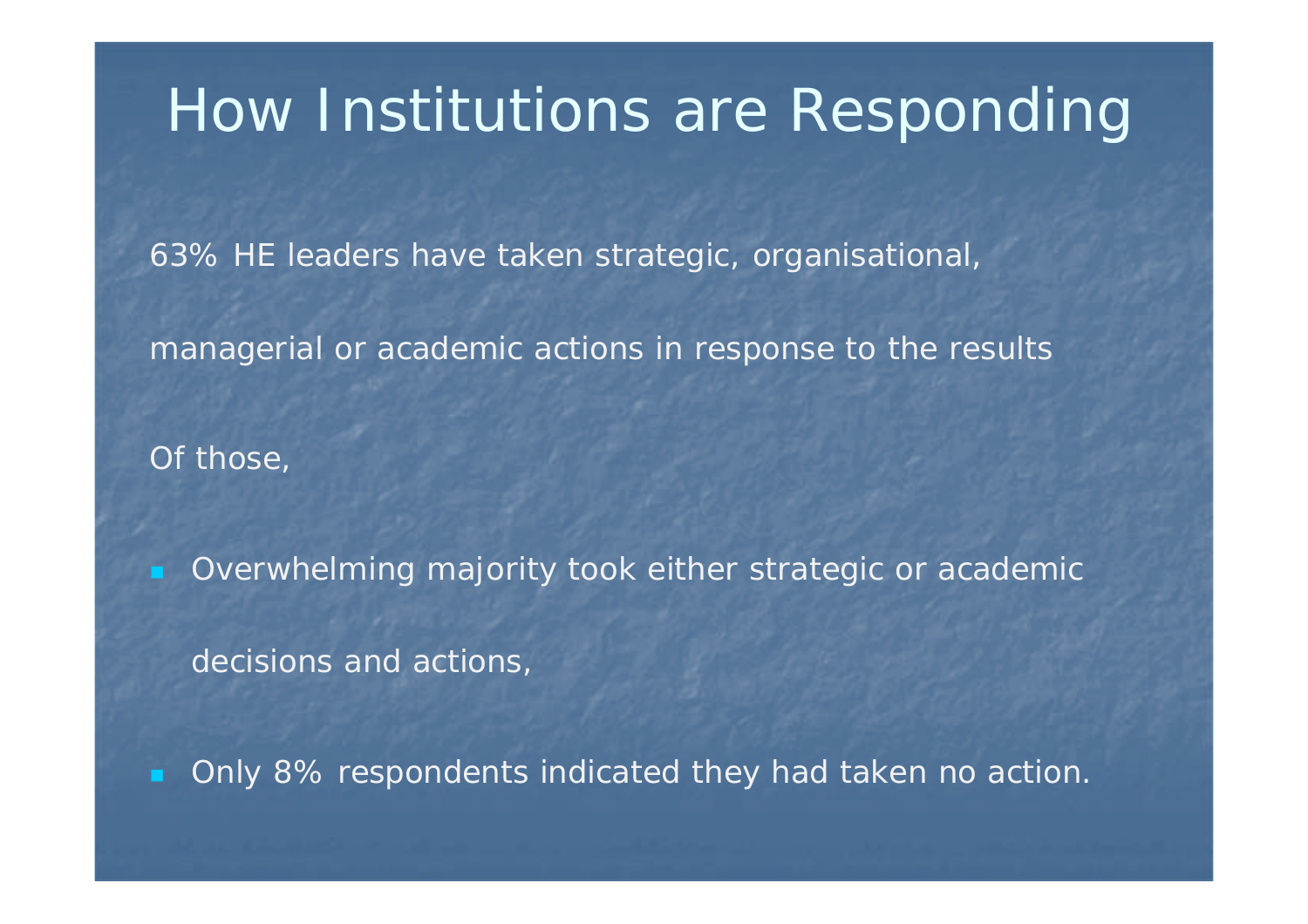## Translating Rankings into Action (1)

**I** Identify indicators easiest to influence, and set targets for different units and levels of organisation.

 Simplest, most cost-neutral actions affect brand, institutional data, and choice of publication or language:

- **Ensure 'best' data presentation**,
- **Publish in English language highly cited/international journals**

**Ensure common institutional brand used on all academic** publications.

Because size matters, organisation of research important:

- **Aggregate departments and abolish weak performing departments**
- **Focus on research institutes and graduate schools**,

**Separate undergraduate and postgraduate activity** 

**Direct resources (physical & human) to particular units, build** new dedicated labs and other facilities, reward productive & successful departments.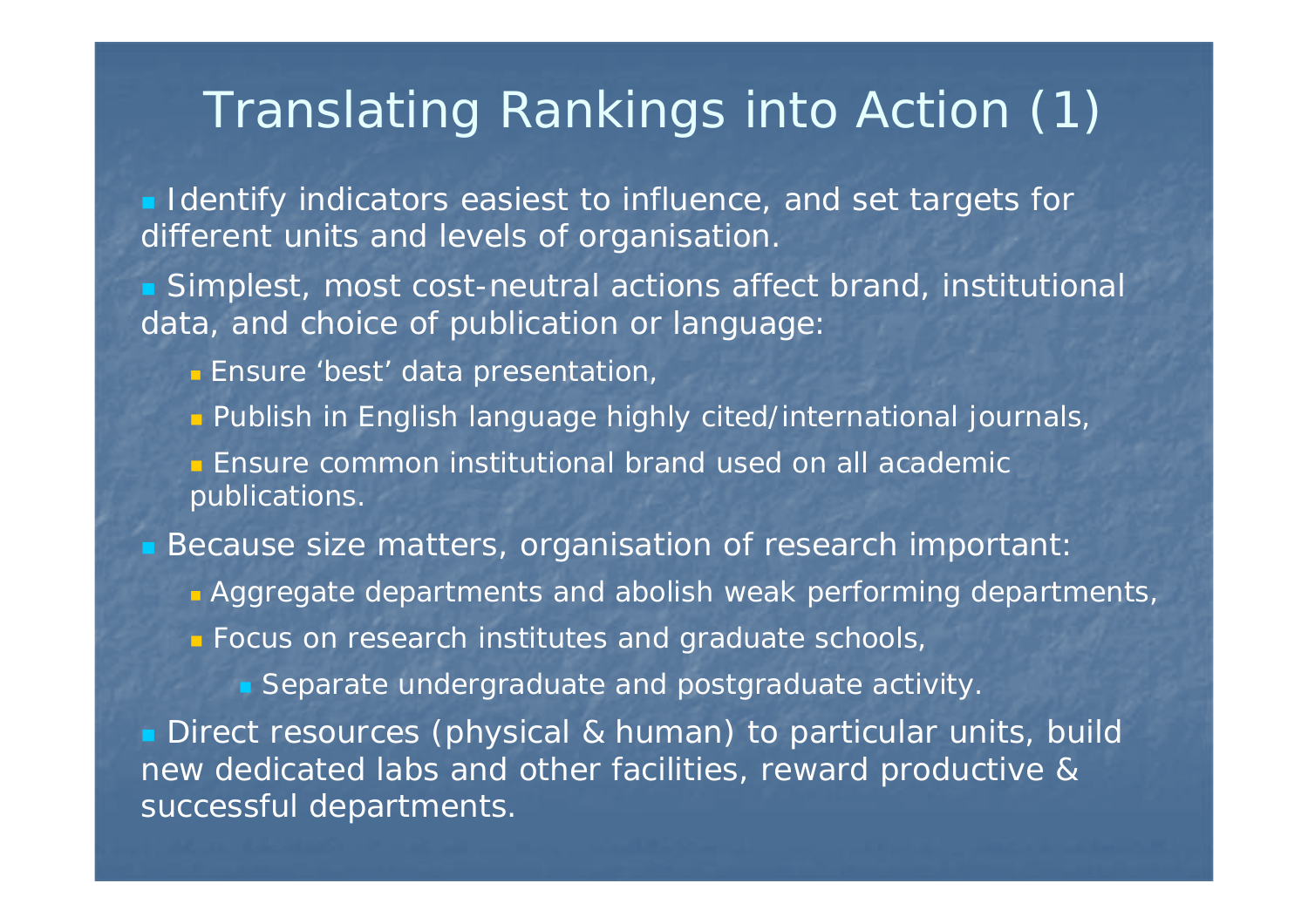# Translating Rankings into Action (2)

#### Education

**Develop/expand English-language facilities and capacity through** specialist language centres, new programmes esp. at pg level, recruitment of international scholars and students,

**Preference postgraduate over undergraduate activity** 

#### Research

- **Bio-sciences best represented in international data bases**
- **Focus resource allocation towards fields which are more productive,** better performers, and indicator sensitive/responsive,

 Arts, humanities and social sciences feel vulnerable, but also professional disciplines without strong tradition of peer-reviewed publications.

#### **Eaculty and Students**

- **•** Head-hunt and reward Hi-Ci faculty
- **Positively affect staff-student ratio**
- **Recruit more high-achieving student, preferably at PhD level.**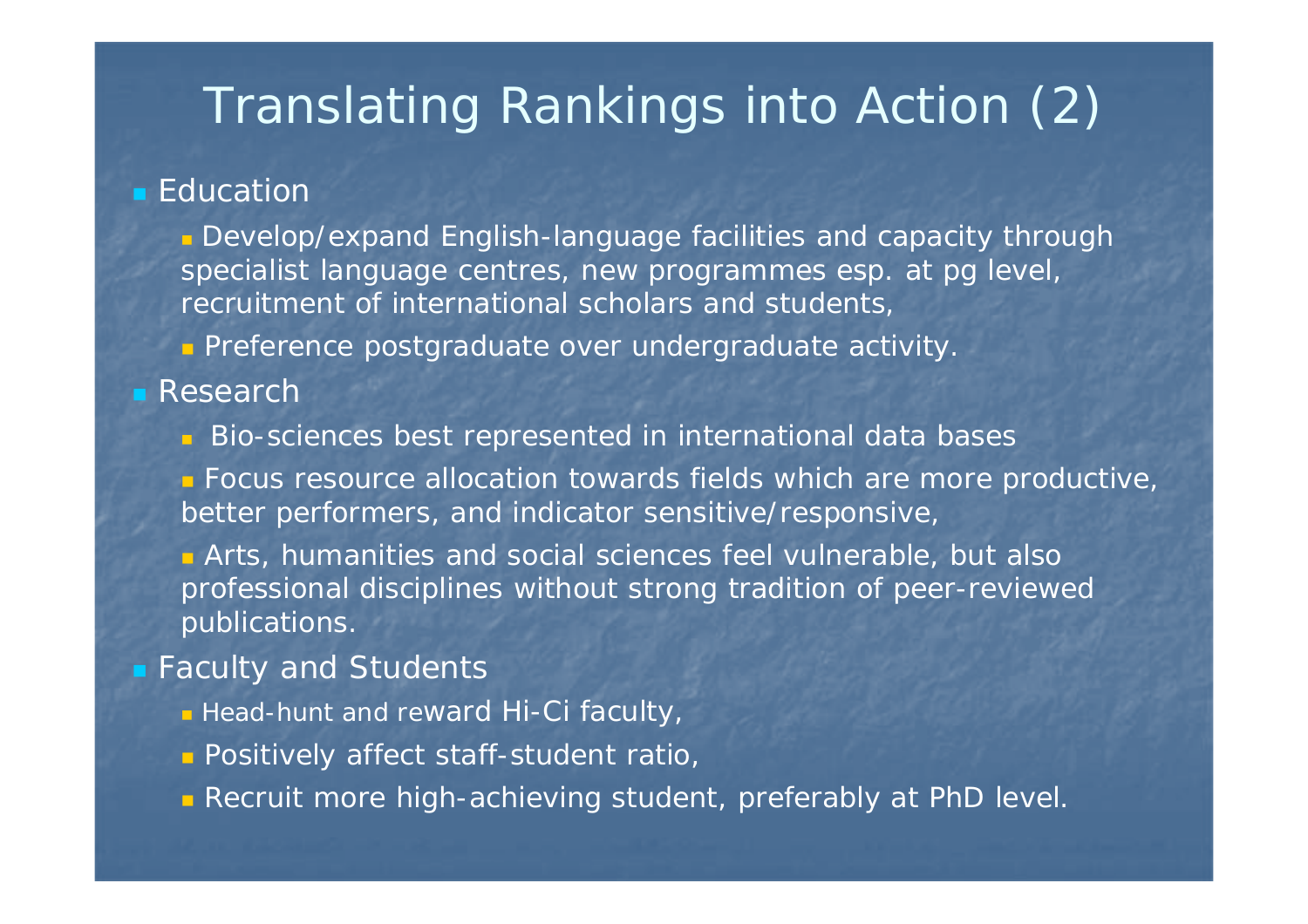# Mapping Institutional Actions

|                             | <b>Specific Actions</b>                                                                                                                                                                                                                                                                                                | Weightings                    |
|-----------------------------|------------------------------------------------------------------------------------------------------------------------------------------------------------------------------------------------------------------------------------------------------------------------------------------------------------------------|-------------------------------|
| Research                    | . Relatively develop/promote bio-sciences rather than arts, humanities &<br>social sciences<br>. Allocate additional faculty to internationally ranked departments<br>• Reward publications in highly-cited journals<br>• Publish in English-language journals<br>• Set individual targets for faculty and departments | $SJT = 40\%$<br>Times $= 20%$ |
| Organisation                | • Merge with another institution, or bring together discipline-complementary<br>departments<br>. Incorporate autonomous institutes into host HEI<br>• Establish Centres-of-Excellence & Graduate Schools<br>• Develop/expand English-language facilities, international student facilities,<br>laboratories            | $SJT = 40%$<br>Times $= 20%$  |
| Curriculum                  | • Harmonise with EU/US models<br>· Discontinue programmes/activities which negatively affect performance<br>• Grow postgraduate activity in preference to undergraduate<br>• Favour science disciplines<br>· Positively affect student/staff ratio (SSR)                                                               | $SJT = 10%$<br>$Times = 20\%$ |
| <b>Students</b>             | . Target high-achieving students, esp. PhD<br>· Offer attractive merit scholarships and other-                                                                                                                                                                                                                         | Times $= 15%$                 |
| Faculty                     | • Head-hunt international high-achieving/HiCi scholars<br>• Create new contract/tenure arrangements<br>• Set market-based or performance/merit based salaries<br>· Reward high-achievers<br>• Identify weak performers                                                                                                 | $SJT = 40%$<br>$Times = 25%$  |
| Academic<br><b>Services</b> | • Professionalise Admissions, Marketing and Public Relations<br><b>• Ensure common brand used on all publications</b><br>• Advertise in high-focus journals, e.g. Science and Nature                                                                                                                                   | $Times = 40%$                 |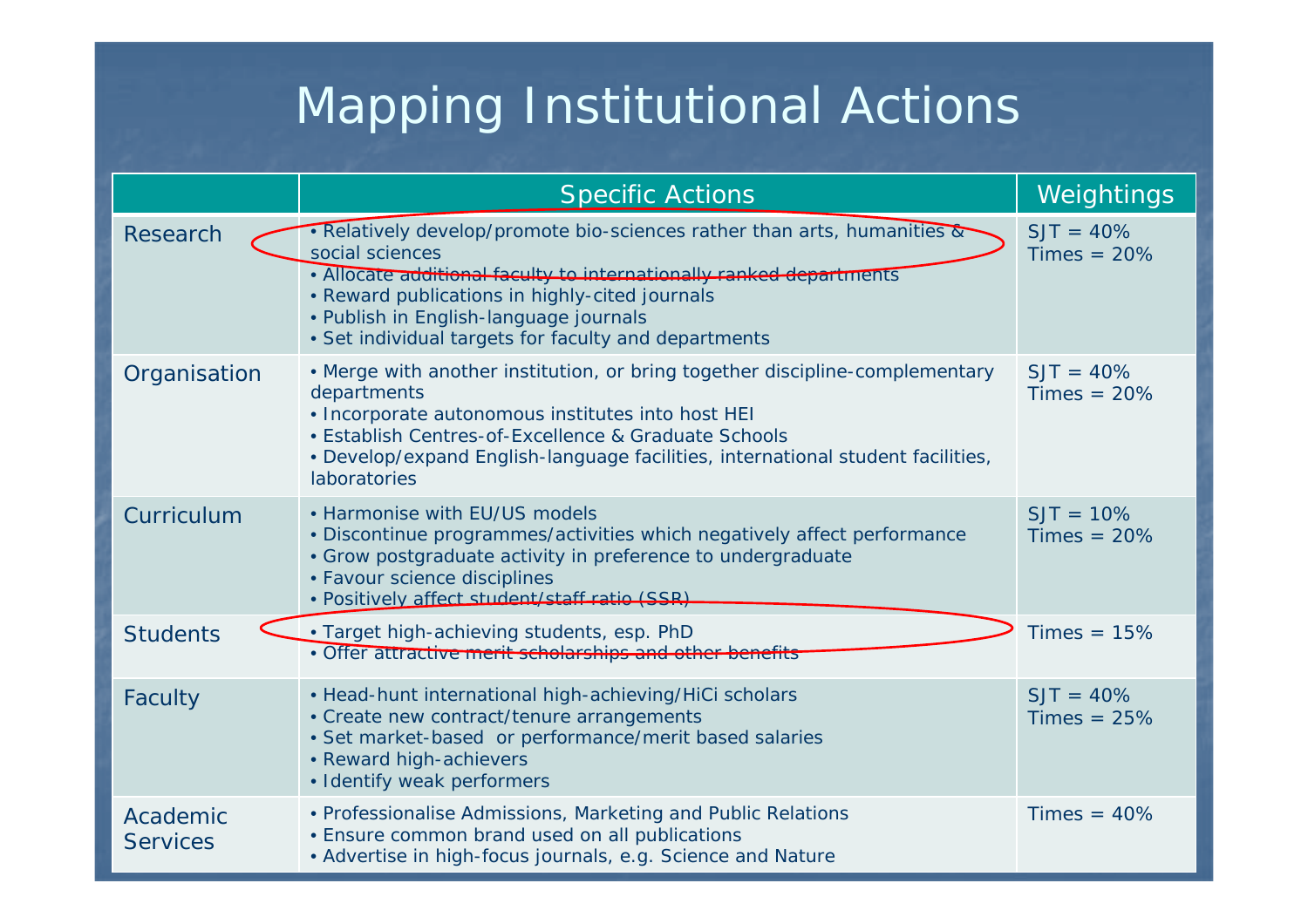# 3. Policy Responses to Rankings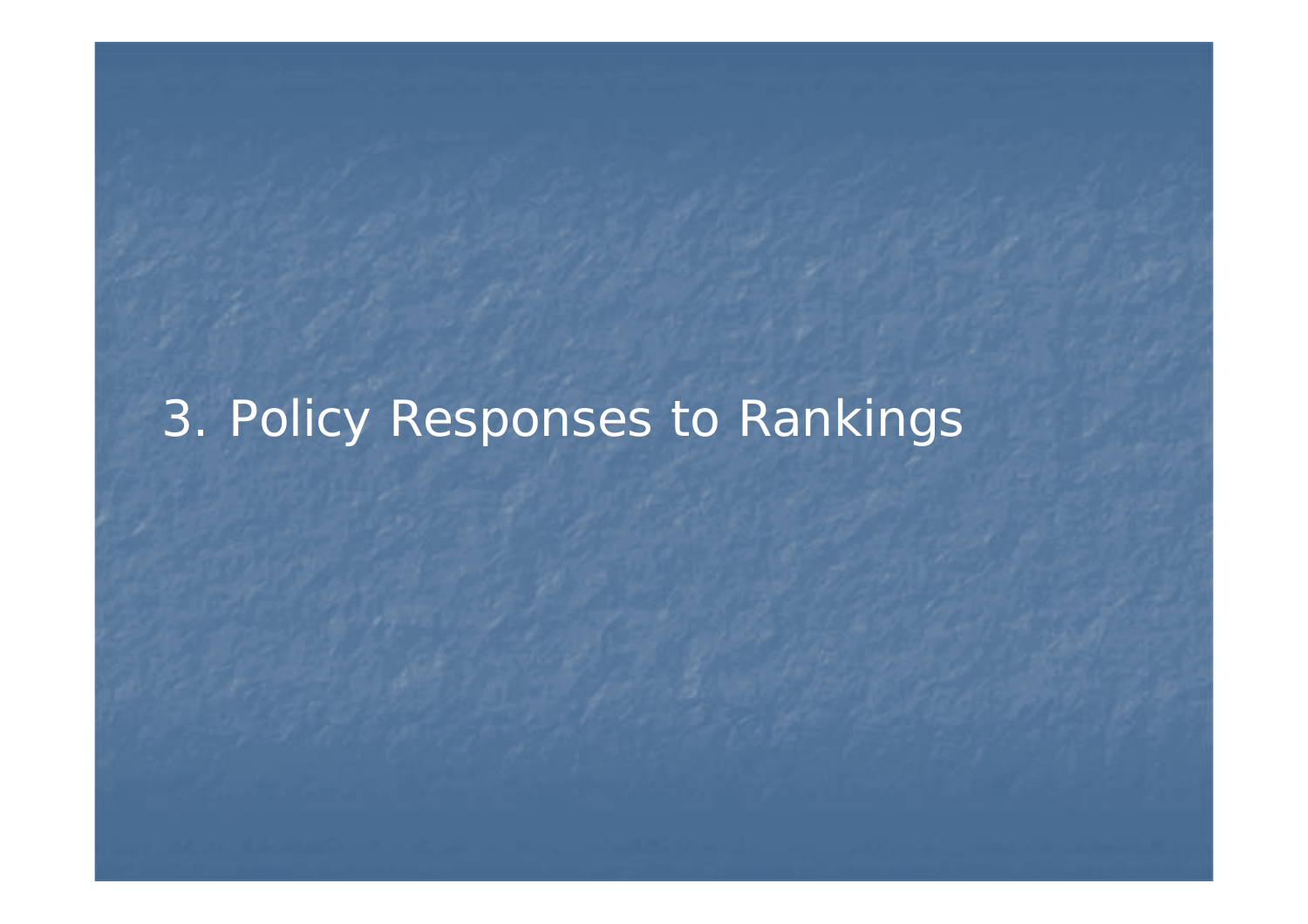## National Competitiveness

If rankings measure national competitiveness, then gap between ambition and global positioning of national HEIs.

 Only 10 European universities featured in top 50 compared with 35 for the US in 2004 SJT,

**Europe 'behind not just the US but other economies' (**Dempsey, 2004).

**• Many OECD countries face sharp demographic shifts** evidenced by the greying of population and a decline in PhD graduates.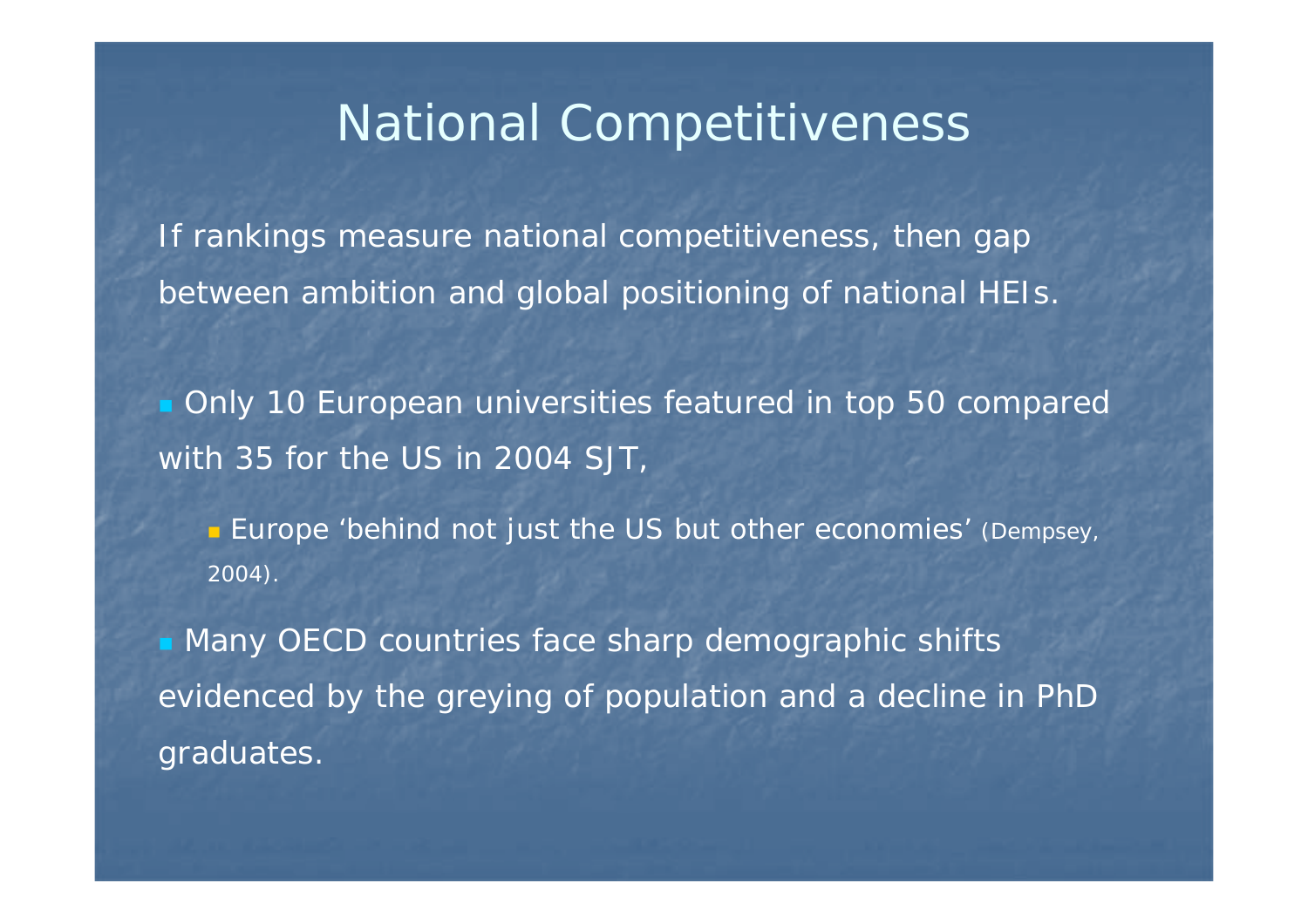# Translating Rankings into Action (1)

Using Rankings to restructure HE system;

 Devising Appropriate Indicators to Influence/Incentivize Behaviour Vs. Use Global Rankings;

**Allocating Resources According to Mission, Performance or** Rankings;

**n** Will intensify as economies/financial situation tightens

 Concentrating Resources in Few 'Centres of Excellence' Vs. Support Excellence Wherever it Exists;

Using Rankings to Foster Differentiation Vs. Mission Profiling.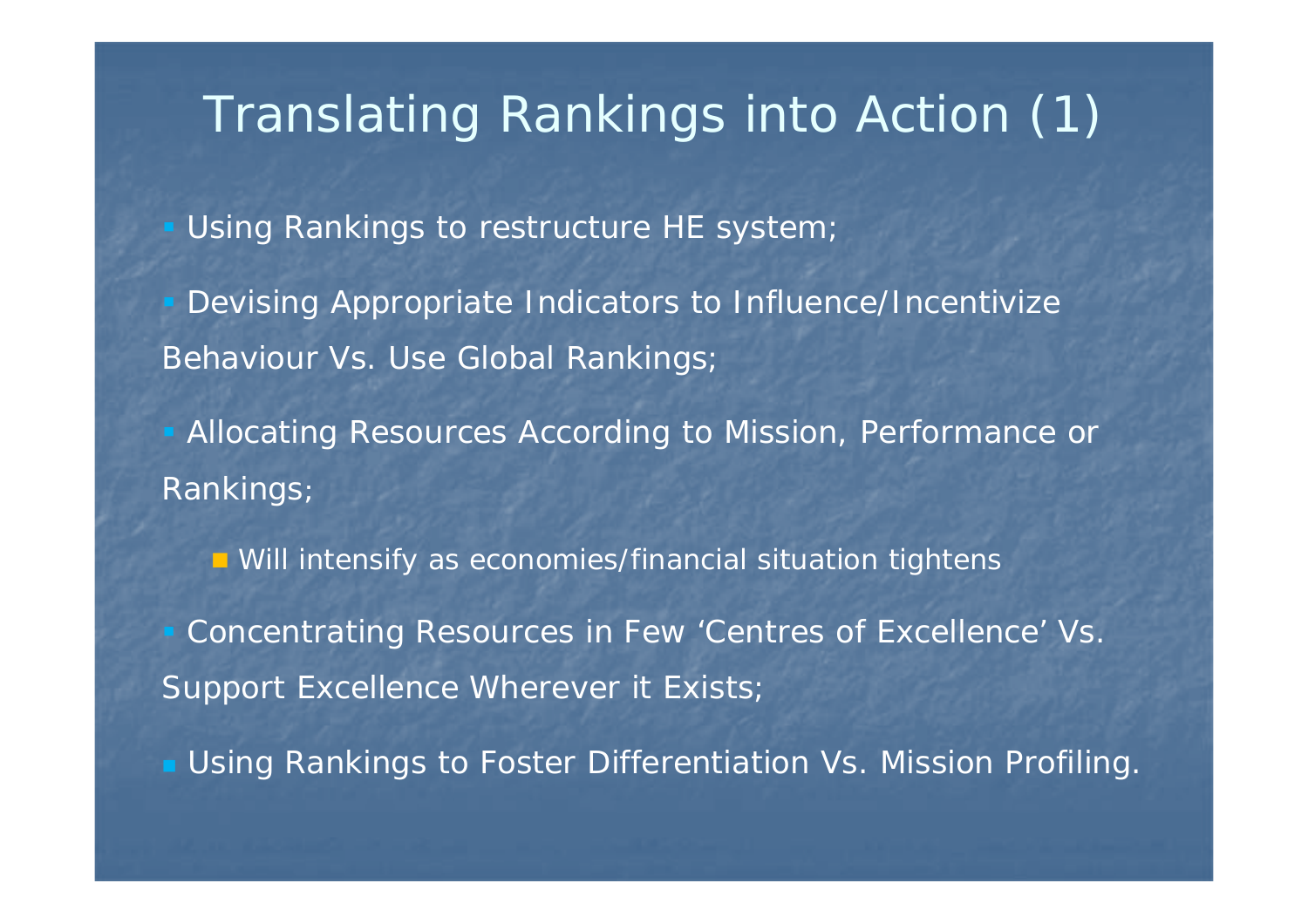## How are governments responding?

### 2 main policy regimes

1.Create greater vertical (reputational) differentiation [neo-liberal model] (e.g. German, Japan, France):

- 'excellence initiatives' to concentrate research in 10/30 world-class universities;
- *'to compete globally, the government will close down some regional and private universities and direct money to the major universities'*

 Create greater horizontal (mission) differentiation [socialdemocratic] (e.g. Australia, Norway):

- 'Create diverse set of high performing, globally-focused HEIs'
- . *'Move towards self-declaration of mission, setting own metrics and a corresponding funding model'* 
	- Link 'compacts' to mission and performance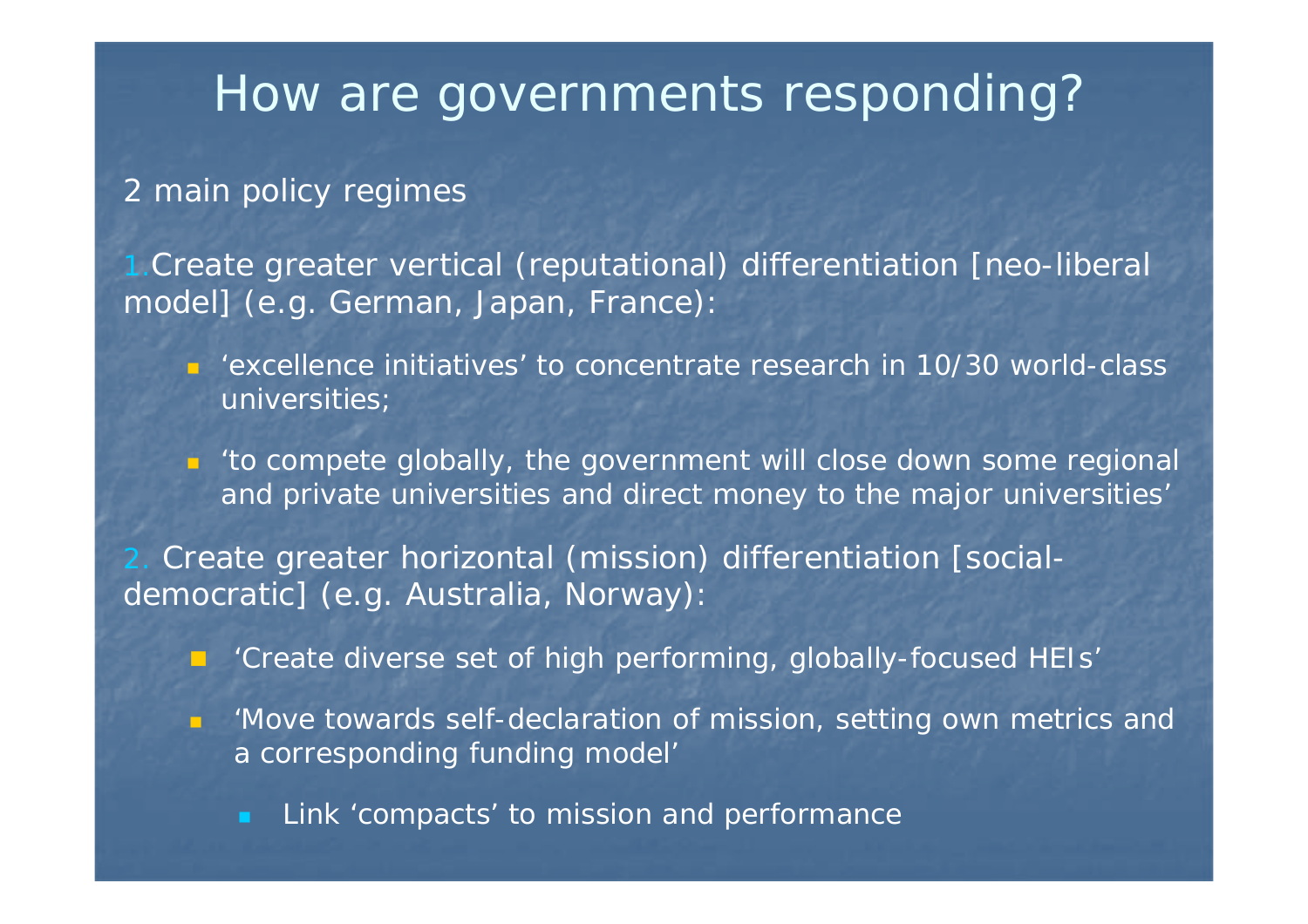# Translating Rankings into Action (2)

EU Classification Project.

EU Expert Group: Assessment of University-Based Research.

 Declaration on Ranking of European Higher Education Institutions.

EU Tender for a European Ranking of HE.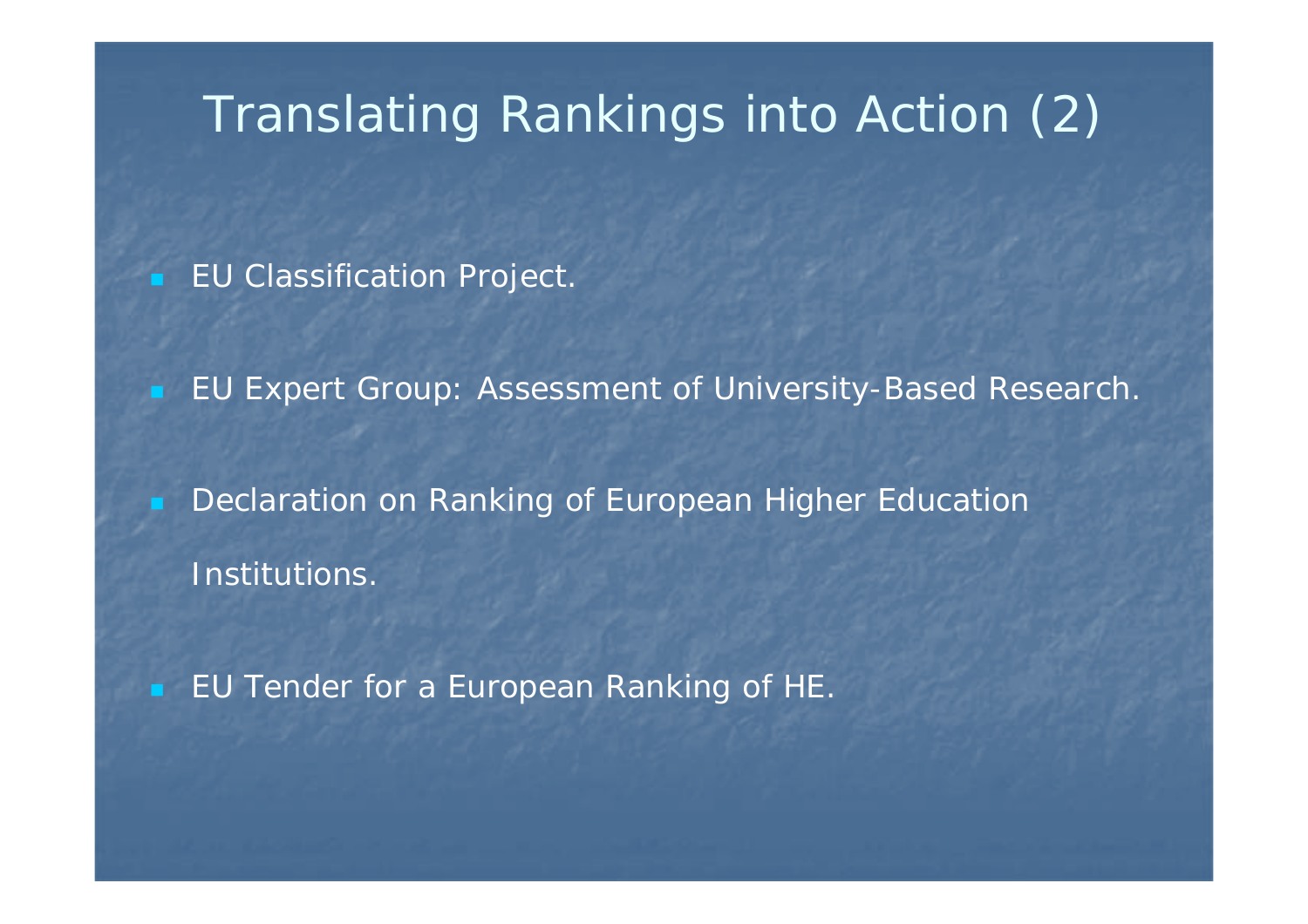4. Some Implications for the Production of Knowledge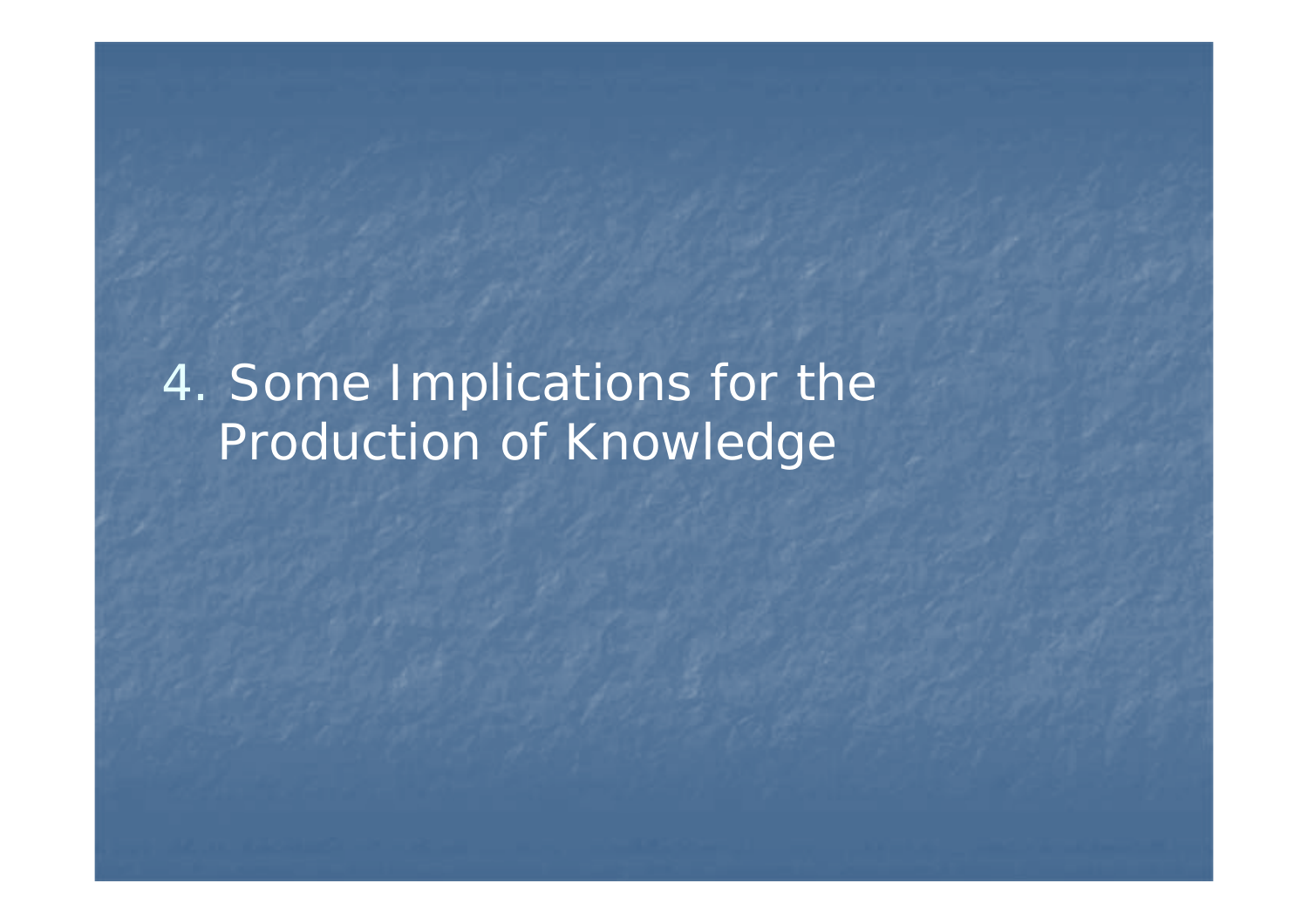# Redefining Knowledge? (1)

SJT rankings provide a 'plausible' measurement of research and knowledge creation (Marginson and van der Wende, 2007).

Trend of simple to complex knowledge reflected in

- **•** Rise of new disciplines, methodologies and ways of thinking;
- Shift from Mode 1 to Mode 2.

Focus on traditional indicators threatens these developments:

- **Over-reliance on research that is easily measured**
- **Over-emphasis on bio-sciences, with limited social science** accuracy, and no humanities and arts;
- **Use of peer-publication & citations narrowly defines 'impact'**
- **Difficulty measuring interdisciplinary research**

 Ranking journals attempts hierarchically order theoretical and conceptual knowledge;

 Values some disciplines and research as more valuable than other work.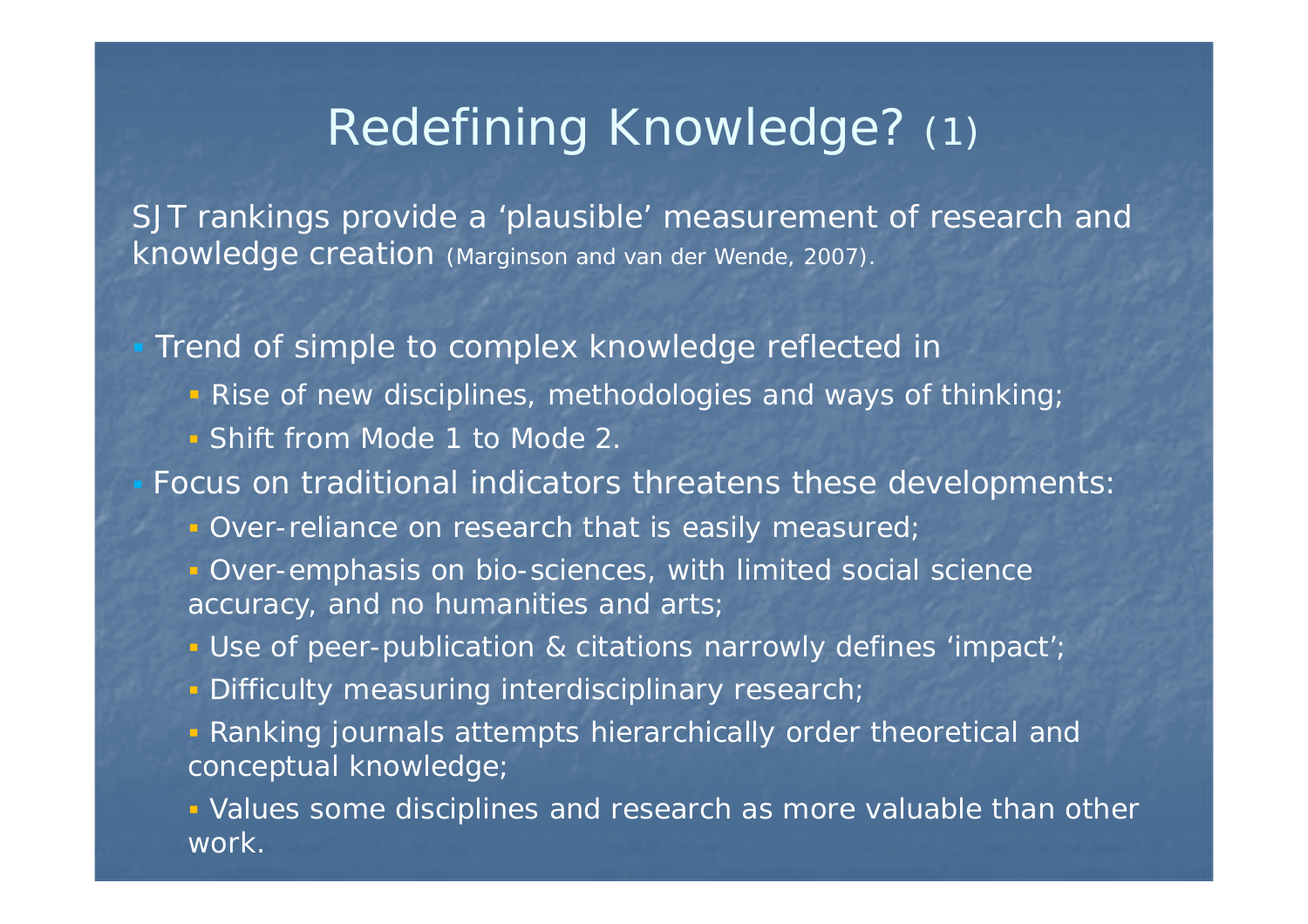# Redefining Knowledge? (2)

Concentrating research in a few elite institutions or scientific disciplines will maximize involvement in world science (Chubb, 2008).

**Emphasis on S&T as only form of innovation disregards social** innovation and threatens return to Mode 1 (NESTA, http://www.nesta.org.uk/ ),

 But equally, not obvious that this kind of investment will create breadth of patentable knowledge that can be exploited,

 Concentration could reduce national research capacity with 'knock-on consequences for regional economic performance and the capacity for technology innovation' (Lambert, 2003, p6),

**Misunderstands the research/innovation process (Rothwell, 1994).**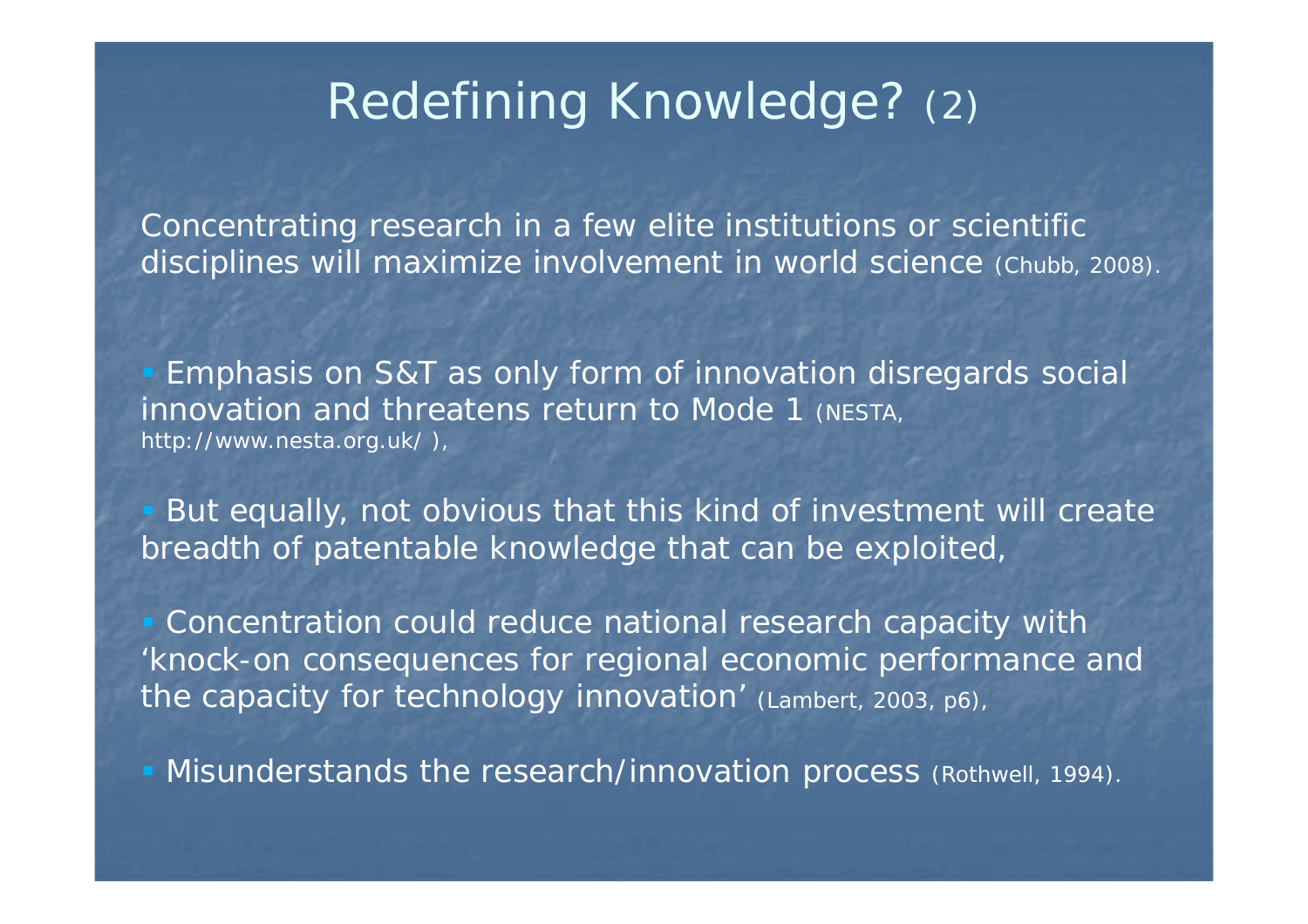### To summarise…

Rankings are a manifestation of globalization,

 They have gained popularity because they (appear to) gauge world class status, provide accountability and measure national competitiveness,

 Because of linear assumptions linking HE research and economic growth, rankings induce governments and HE to adopt simplistic solutions and skew research agendas/policies,

 Rankings value some research more highly than other research, and influence how performance is measured and evaluated – especially in periods of economic crisis,

#### At the extreme, rankings provoke

**Return to classical conceptions of knowledge conducted by elites in** selected institutions and

**Retreat from new ways of thinking, Mode 2 knowledge and** interdisciplinary solutions to global problems.